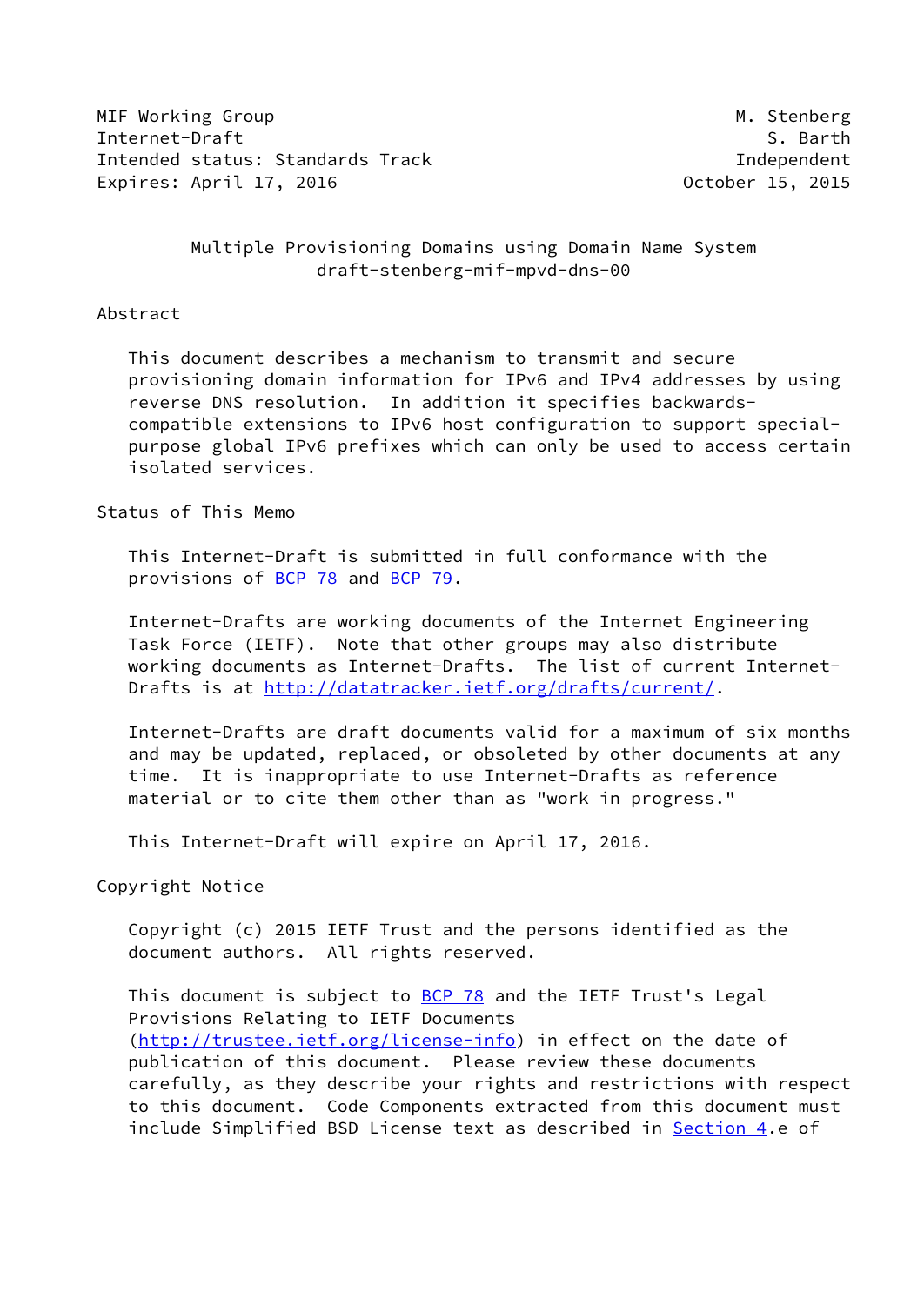<span id="page-1-1"></span> the Trust Legal Provisions and are provided without warranty as described in the Simplified BSD License.

## Table of Contents

| $\perp$ .                                                          | $\overline{2}$ |
|--------------------------------------------------------------------|----------------|
|                                                                    |                |
| $2.1$ . Requirements Language                                      | $\frac{3}{3}$  |
| $\underline{3}$ . PVD information discovery using DNS              |                |
| PVD TXT Record Fomat<br>3.1.                                       | $\overline{4}$ |
|                                                                    | $\overline{4}$ |
| 3.2.1. Reachable Services                                          | $\overline{4}$ |
| $3.2.2$ . DNS Configuration                                        | $\overline{5}$ |
| $3.2.3$ . Connectivity Characteristics                             | $\overline{5}$ |
| 3.2.4. Private Extensions                                          | 6              |
| $\underline{4}$ . Special-purpose IPv6 prefixes                    | 6              |
| $4.1$ . Extensions to Stateless Address Autoconfiguration          | 6              |
| $4.2$ . Extensions to DHCPv6                                       | $\overline{1}$ |
| $\overline{5}$ .                                                   | $\overline{9}$ |
| 6.                                                                 | 9              |
| 7.                                                                 | 10             |
|                                                                    | 10             |
| $7.2$ . Informative references                                     | 11             |
| This solution compared to doing this in DHCPv6/NDP<br>Appendix A.  |                |
| <b>TRFC</b><br>Editor: please remove]                              | 11             |
| Appendix B. Discussion Points [RFC Editor: please remove] $\ldots$ | 12             |
| Appendix C. Changelog [RFC Editor: please remove]                  | 13             |
| Appendix D. Draft Source [RFC Editor: please remove]               | 13             |
| Appendix E.                                                        | 13             |
|                                                                    | 13             |
|                                                                    |                |

# <span id="page-1-0"></span>[1](#page-1-0). Introduction

 Given multiple address prefixes or multiple interfaces, hosts require more information to make educated choices about the interfaces and addresses to use. [[RFC7556\]](https://datatracker.ietf.org/doc/pdf/rfc7556) describes the provision domains (PVDs) that provide the additional information the hosts need.

 This document describes where and how the provision domain information is encoded in the Domain Name System (DNS). For optional authentication DNSSEC is used.

A backwards compatible way of adding IPv6 prefixes without generic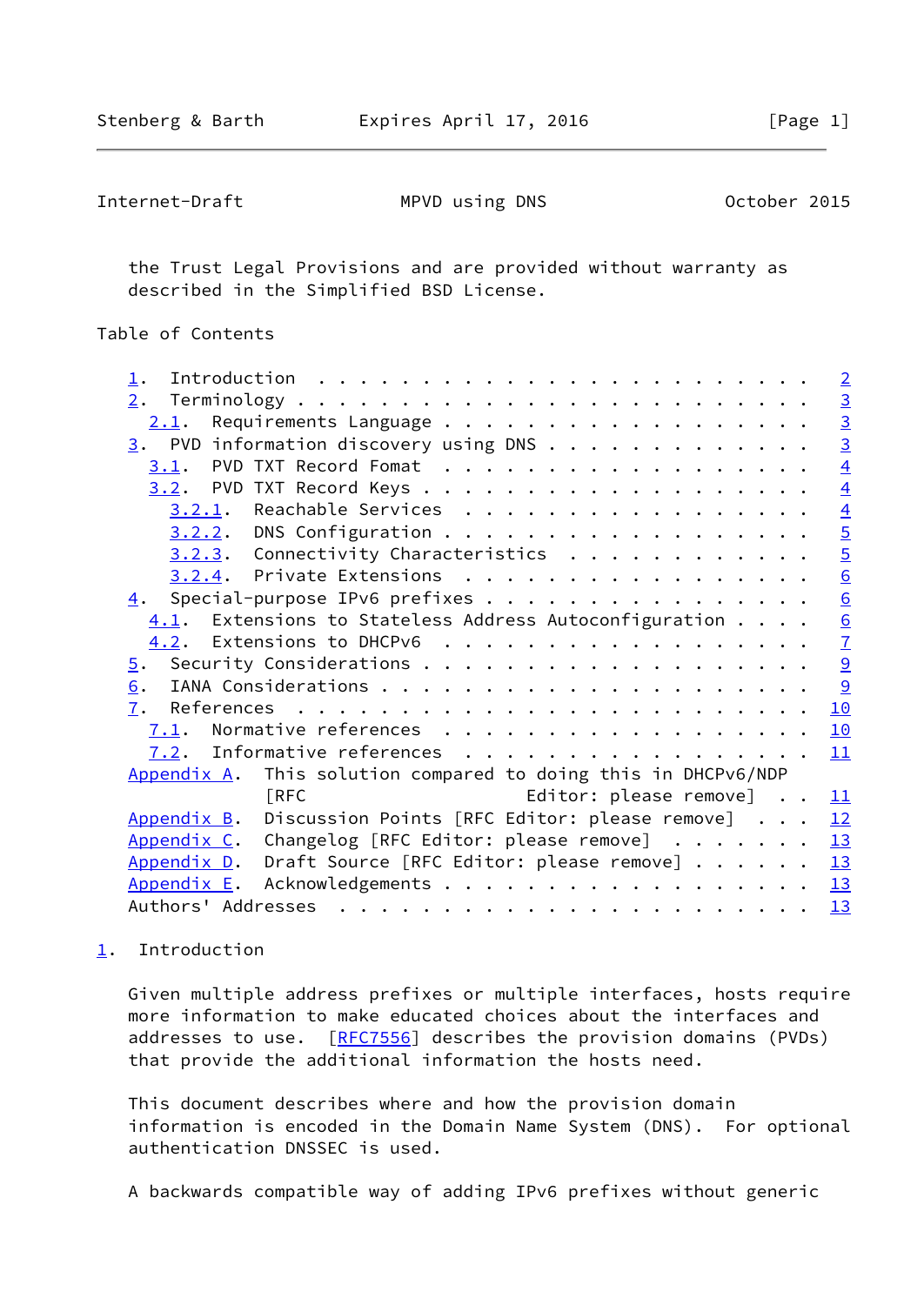internet connectivity is also provided so that the hosts that are not aware of the provisioning domain prefixes do not inadvertly use those for general network access.

<span id="page-2-1"></span>

| Stenberg & Barth  | Expires April 17, 2016                                                                                                   | [Page 2]     |
|-------------------|--------------------------------------------------------------------------------------------------------------------------|--------------|
| Internet-Draft    | MPVD using DNS                                                                                                           | October 2015 |
| 2.<br>Terminology |                                                                                                                          |              |
| <b>PVD</b>        | a provisioning domain, usually with a set of<br>provisioning domain information; for more<br>information, see [RFC7556]. |              |

<span id="page-2-0"></span> special-purpose a global IPv6 source prefix that cannot be used to IPv6 prefix reach the public IPv6 internet but instead only allows access to certain special services (e.g., VoIP, IPTV).

<span id="page-2-2"></span>[2.1](#page-2-2). Requirements Language

 The key words "MUST", "MUST NOT", "REQUIRED", "SHALL", "SHALL NOT", "SHOULD", "SHOULD NOT", "RECOMMENDED", "NOT RECOMMENDED", "MAY", and "OPTIONAL" in this document are to be interpreted as described in [RFC](https://datatracker.ietf.org/doc/pdf/rfc2119) [2119](https://datatracker.ietf.org/doc/pdf/rfc2119) [\[RFC2119](https://datatracker.ietf.org/doc/pdf/rfc2119)].

<span id="page-2-3"></span>[3](#page-2-3). PVD information discovery using DNS

 Each PVD is stored within the DNS, encoded as a single TXT record [\[RFC1035](https://datatracker.ietf.org/doc/pdf/rfc1035)]. [Section 3.1](#page-3-0) describes the syntax and [Section 3.2](#page-3-2) the semantics of the enclosed data.

 To find the per-PVD TXT records that apply to a source address, the host queries the DNS for PTR records of the domain pvd.<domain>. <domain> is a .arpa domain for reverse lookups derived from the respective prefix or subnet the source address is assigned from and generated as specified in [[RFC3596](https://datatracker.ietf.org/doc/pdf/rfc3596)] for IPv6 addresses and [[RFC1034\]](https://datatracker.ietf.org/doc/pdf/rfc1034) for IPv4 addresses respectively. If the query returned any PTR records the host then subsequently queries the DNS for TXT records located in each domain indicated in the PTR records and handles their contents as individual PVDs.

 As prefixes can be sub-delegated arbitrarily, PTR records SHOULD be provided for any subprefixes contained within a particular prefix. For example, given a prefix 2001:db8:8765:4321::/64, a host with an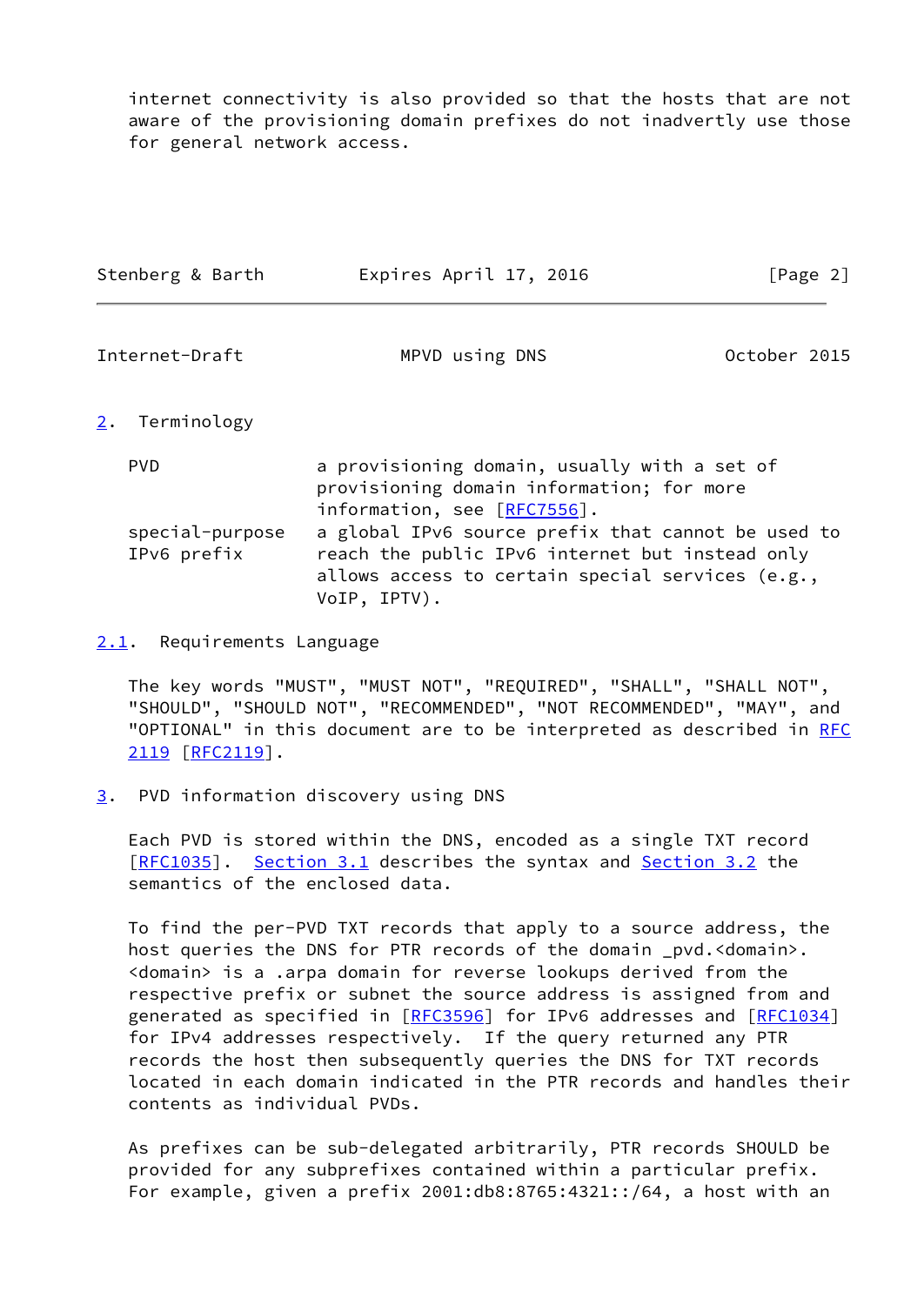address of 2001:db8:8765:4321:1234:5678:abcd:beef queries for PTR records in \_pvd.0.0.0.0.0.0.0.0.0.0.0.0.0.0.0.0.1.2.3.4.5.6.7.8.8.b.d .0.1.0.0.2.ip6.arpa However, if the address is assigned from 2001:db8:8765:4321:1234::/80, the request would be made for \_pvd.0.0. 0.0.0.0.0.0.0.0.0.0.4.3.2.1.1.2.3.4.5.6.7.8.8.b.d.0.1.0.0.2.ip6.arpa instead.

 If for example, the retrieved PTR record is assumed to point at the FQDN \_pvd.example.com. The next query is then sent for TXT records in this domain, and if successful, the node has retrieved up-to-date information about PVDs applicable to that particular address.

| Stenberg & Barth | Expires April 17, 2016 | [Page 3] |
|------------------|------------------------|----------|
|------------------|------------------------|----------|

<span id="page-3-1"></span>Internet-Draft MPVD using DNS October 2015

 A host MUST support handling multiple PTR records for the initial .arpa domain as well as multiple TXT records for all domains pointed to by the PTR records. This facilitates handling of multiple PVDs with minimal amount of state in the network. A host MUST honor both the time-to-live of the received records, and negative replies that conform to [[RFC2308\]](https://datatracker.ietf.org/doc/pdf/rfc2308). A host MUST NOT use addresses from a prefix as the source for new packet flows once the TTL has passed until it did successfully retrieve updated PVD information.

<span id="page-3-0"></span>[3.1](#page-3-0). PVD TXT Record Fomat

 PVD information within DNS is encoded using TXT records, similar to those of DNS-SD [\[RFC6763](https://datatracker.ietf.org/doc/pdf/rfc6763)] and defined as follows. TXT records consist of key/value pairs, each encoded as a string of up to 255 octets preceded by a length byte storing the number of octets. The strings are in the form "key=value" or simply "key" (without quotation marks) where everything up to the first '=' character (if any, otherwise the whole string) is the key and everything after it (if any, including subsequent '=' characters) is the value. Due to the use of a length byte, quotation marks or similar are not required around the value. Keys are case-sensitive. Hosts MUST ignore TXT records which do not conform to these rules.

<span id="page-3-2"></span>[3.2](#page-3-2). PVD TXT Record Keys

 The following keys are defined to be used inside PVD TXT records. Unknown keys inside PVD Information MUST be ignored.

<span id="page-3-3"></span>[3.2.1](#page-3-3). Reachable Services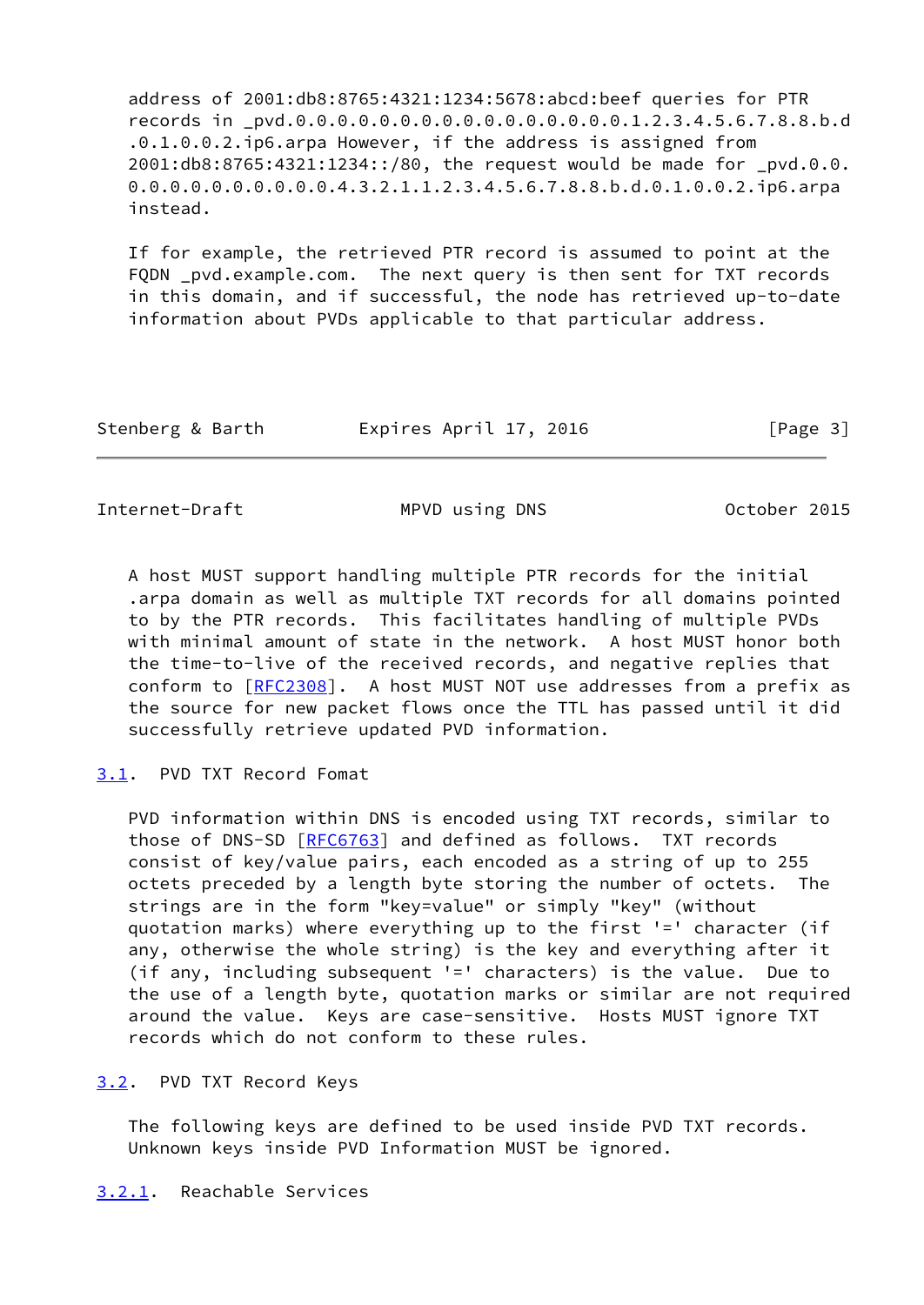The following set of keys can be used to specify the set of services for which the respective PVD should be used. If present they MUST be honored by the client, i.e., if the PVD is marked as not usable for internet access it MUST NOT be used for internet access, if the usability is limited to a certain set of domain or address prefixes, then a different PVD MUST be used for other destinations.

| Stenberg & Barth |  |
|------------------|--|
|------------------|--|

Expires April 17, 2016 [Page 4]

<span id="page-4-1"></span>Internet-Draft MPVD using DNS 0ctober 2015

| Key | Description                  | Value                                                  | Example                                           |
|-----|------------------------------|--------------------------------------------------------|---------------------------------------------------|
| n   | User-visible<br>service name | human-readable<br>UTF-8 string                         | n=Foobar Service                                  |
| S   | Internet<br>inaccessible     | (none)                                                 | s                                                 |
| z   | DNS zones<br>accessible      | comma-separated<br>list of DNS<br>zone                 | z=foo.com,sub.bar.com                             |
| 6   | IPv6-prefixes<br>accessible  | comma-separated<br>list of IPv6<br>prefixes            | $6=2001: db8: a::/48, 2001: db$<br>8: b: c: : /64 |
| 4   | IPv4-prefixes<br>accessible  | comma-separated<br>list of IPv4<br>prefixes in<br>CIDR | $4=1.2.3.0/24, 2.3.0.0/16$                        |

<span id="page-4-0"></span>[3.2.2](#page-4-0). DNS Configuration

The following set of keys can be used to specify the DNS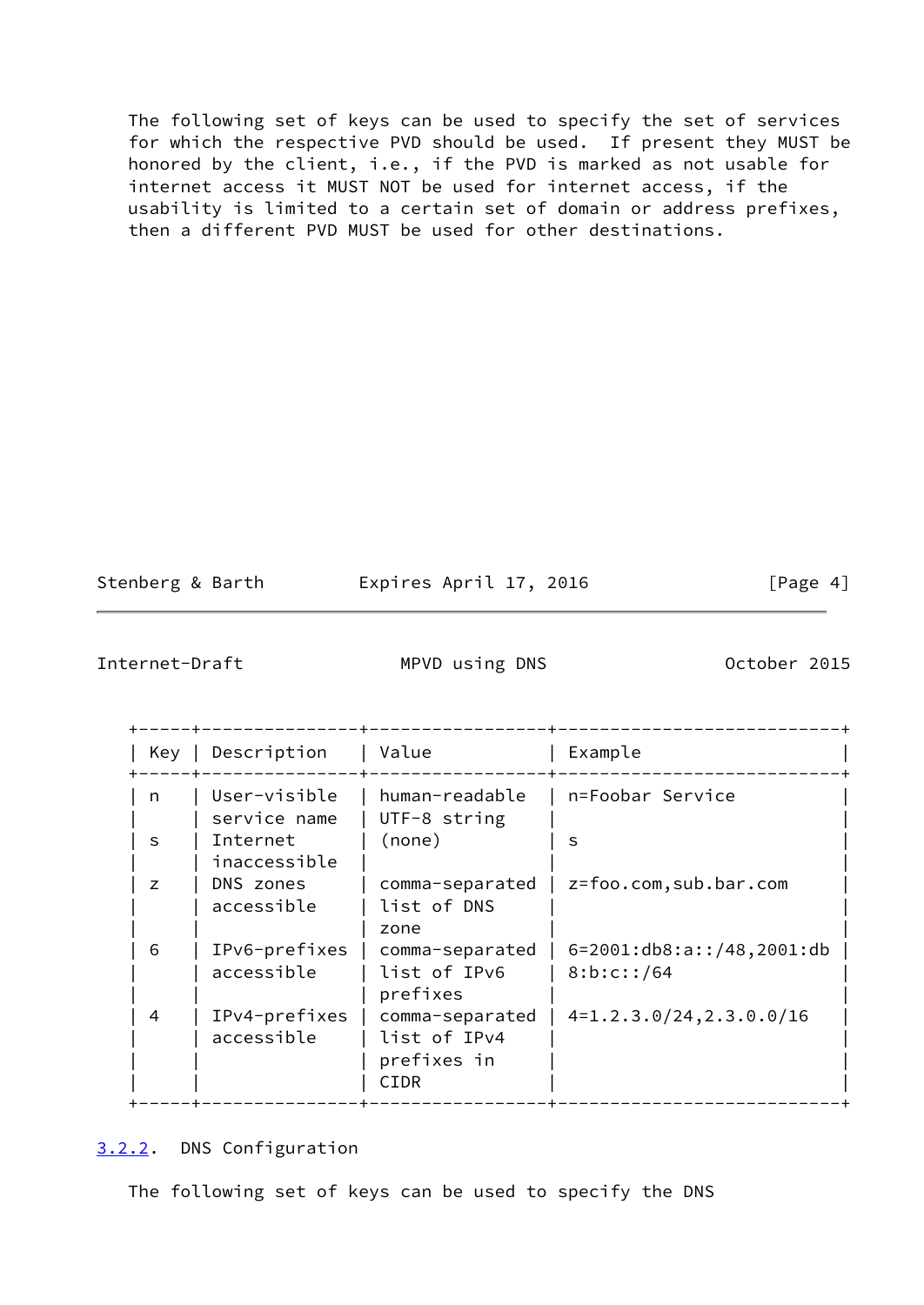configuration for the respective PVD. If present, they MUST be honored and used by the client whenever it wishes to access a resource of the PVD.

| Key | Description   Value     |                                                       | Example                       |
|-----|-------------------------|-------------------------------------------------------|-------------------------------|
|     | Recursive<br>DNS server | comma-separated<br>list of IPv6 and<br>IPv4 addresses | $r = 2001: db8::1, 192.0.2.2$ |
| d   | DNS search<br>domains   | comma-separated<br>list of search<br>domains          | d=foo.com,sub.bar.com         |

<span id="page-5-0"></span>[3.2.3](#page-5-0). Connectivity Characteristics

 The following set of keys can be used to signal certain characteristics of the connection towards the PVD.

| Stenberg & Barth | Expires April 17, 2016 | [Page 5] |
|------------------|------------------------|----------|

<span id="page-5-1"></span>Internet-Draft MPVD using DNS 0ctober 2015

| Key | Description                                    | Value                                                                                      | Example                      |
|-----|------------------------------------------------|--------------------------------------------------------------------------------------------|------------------------------|
| bw  | Maximum<br>achievable<br>bandwidth             | 1 symmetrical or 2 comma-<br>separated ingress, egress<br>values in kilobits per<br>second | bw=5000 or<br>bw=1000,100    |
| lt  | Minimum<br>achievable                          | 1 symmetrical or 2 comma-<br>separated ingress, egress                                     | $lt=20$ ot<br>$lt = 20, 100$ |
| rl  | latency<br>Maximum<br>achievable               | values in milliseconds<br>1 symmetrical or 2 comma-<br>separated ingress, egress           | rl=1000 or<br>rl=900,800     |
| tm  | reliability<br>Traffic metered<br>$(cut-off /$ | values in $1/1000$<br>(none) or traffic<br>threshold in kilobytes                          | tm or<br>tm=1000000          |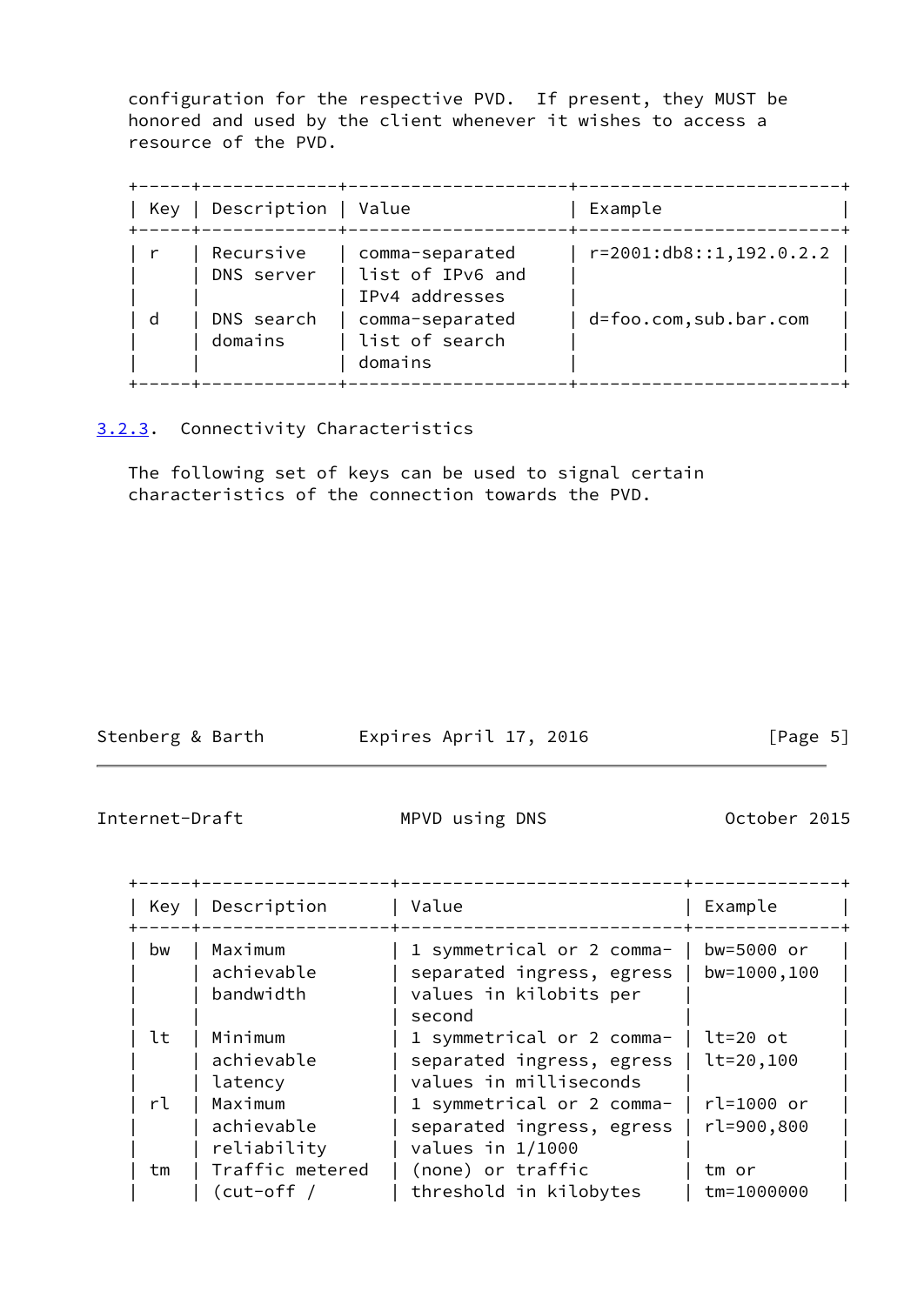| Captive portal<br>(none)<br>CD.<br>CD. |  |
|----------------------------------------|--|
| nat   IPv4 NAT in<br>(none)<br>nat     |  |
| place                                  |  |

### <span id="page-6-1"></span>[3.2.4](#page-6-1). Private Extensions

 keys starting with "x-" are reserved for private use and can be utilized to provide vendor-, user- or enterprise-specific information. It is RECOMMENDED to use one of the patterns "x-FQDN- KEY[=VALUE]" or "x-PEN-KEY[=VALUE]" where FQDN is a fully qualified domain name or PEN is a private enterprise number [[PEN](#page-11-3)] under control of the author of the extension to avoid collisions.

## <span id="page-6-0"></span>[4](#page-6-0). Special-purpose IPv6 prefixes

 A service provider might wish to assign certain global unicast address prefixes which can be used to reach a limited set of services only. In the presence of legacy hosts it must be ensured however that these prefixes are not mistakenly used as source addresses for other destinations. This section therefore defines optional extensions to NDP [[RFC4861](https://datatracker.ietf.org/doc/pdf/rfc4861)], DHCPv6 [\[RFC3315](https://datatracker.ietf.org/doc/pdf/rfc3315)] and DHCPv6-PD [\[RFC3633](https://datatracker.ietf.org/doc/pdf/rfc3633)] to indicate this state.

### <span id="page-6-2"></span>[4.1](#page-6-2). Extensions to Stateless Address Autoconfiguration

NDP [\[RFC4861](https://datatracker.ietf.org/doc/pdf/rfc4861)] defines the Prefix Information option to announce prefixes for stateless address configuration. The "A-bit" is set, whenever hosts may autonomously derive addresses from a given prefix. For special-purpose prefixes this document defines the first bit of the Reserved1-field as the "S-Bit".

<span id="page-6-3"></span>

| Stenberg & Barth | Expires April 17, 2016                                        | [Page 6]     |
|------------------|---------------------------------------------------------------|--------------|
| Internet-Draft   | MPVD using DNS                                                | October 2015 |
| 0<br>$\Theta$    | 1 2 3 4 5 6 7 8 9 0 1 2 3 4 5 6 7 8 9 0 1 2 3 4 5 6 7 8 9 0 1 | 3            |
| Type             | Length   Prefix Length   L A S  Reserved1                     |              |

The following additional requirements apply to hosts intending to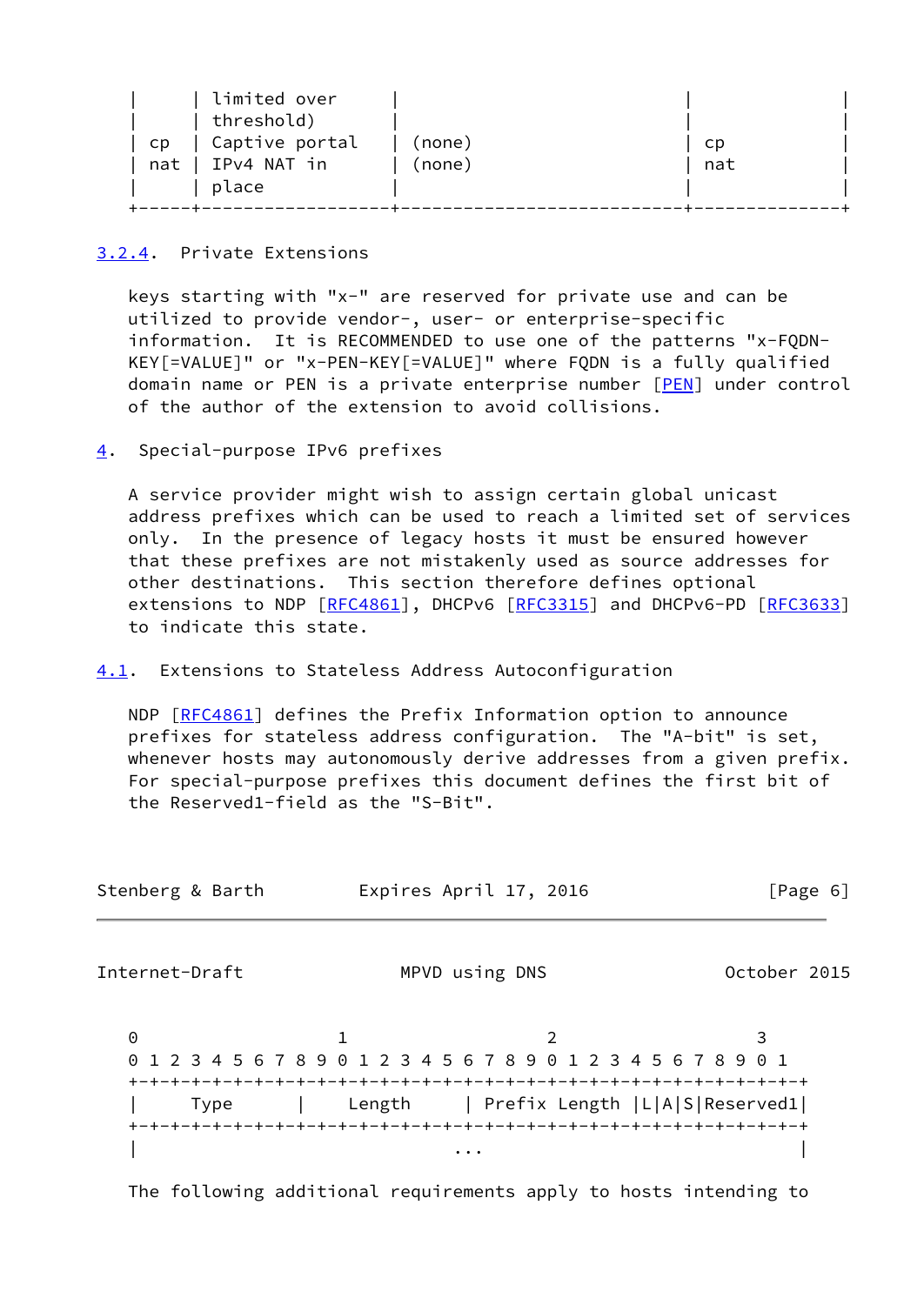support global special-purpose IPv6 prefixes:

 Upon reception of a Prefix Information Option with the S-Bit set, it should behave as if the A-Bit was set, however (unless the A-Bit was actually set by the sending router) it MUST delay using any addresses derived from the prefix until it has queried, retrieved and honored (see [Section 3\)](#page-2-3) at least all mandatory provisioning domain information related to the given prefix.

 A host SHOULD NOT interpret the S-Bit being clear as an indicator that no provisioning domain information is available for a given prefix.

The following additional requirements apply to routers:

 A router MUST NOT set the A-Bit for global unicast address prefixes which cannot be used to reach the public IPv6 internet.

 A router SHOULD use the S-Bit to indicate that PVD-aware hosts can statelessly assign themselves addresses from a given prefix. It MAY use the S-Bit in addition to the A-Bit to indicate that a prefix usable to reach the public IPv6 internet has additional (optional) provisioning domain information.

 A router announcing one or more Prefix Information options with the S-Bit set MUST also announce one or more recursive DNS servers using a Recursive DNS Server Option [\[RFC6106](https://datatracker.ietf.org/doc/pdf/rfc6106)]. If none of the Prefix Information Options it announces have the A-Bit set then at least one of these recursive DNS servers MUST be reachable using a link-local address.

<span id="page-7-0"></span>[4.2](#page-7-0). Extensions to DHCPv6

Using DHCPv6 [\[RFC3315](https://datatracker.ietf.org/doc/pdf/rfc3315)] and DHCPv6-PD [\[RFC3633](https://datatracker.ietf.org/doc/pdf/rfc3633)] servers can actively decide which addresses or prefixes are assigned to clients and requesting routers, however a mechanism is needed to distinguish PVD aware devices and in the same sense PVD-aware devices need to be able to detect which prefixes and addresses are special-purpose. Therefore, a zero-length DHCPv6 option OPTION\_SPECIAL\_PURPOSE is

Stenberg & Barth **Expires April 17, 2016** [Page 7]

Internet-Draft MPVD using DNS October 2015

defined to be added as a suboption to OPTION\_IAADDR and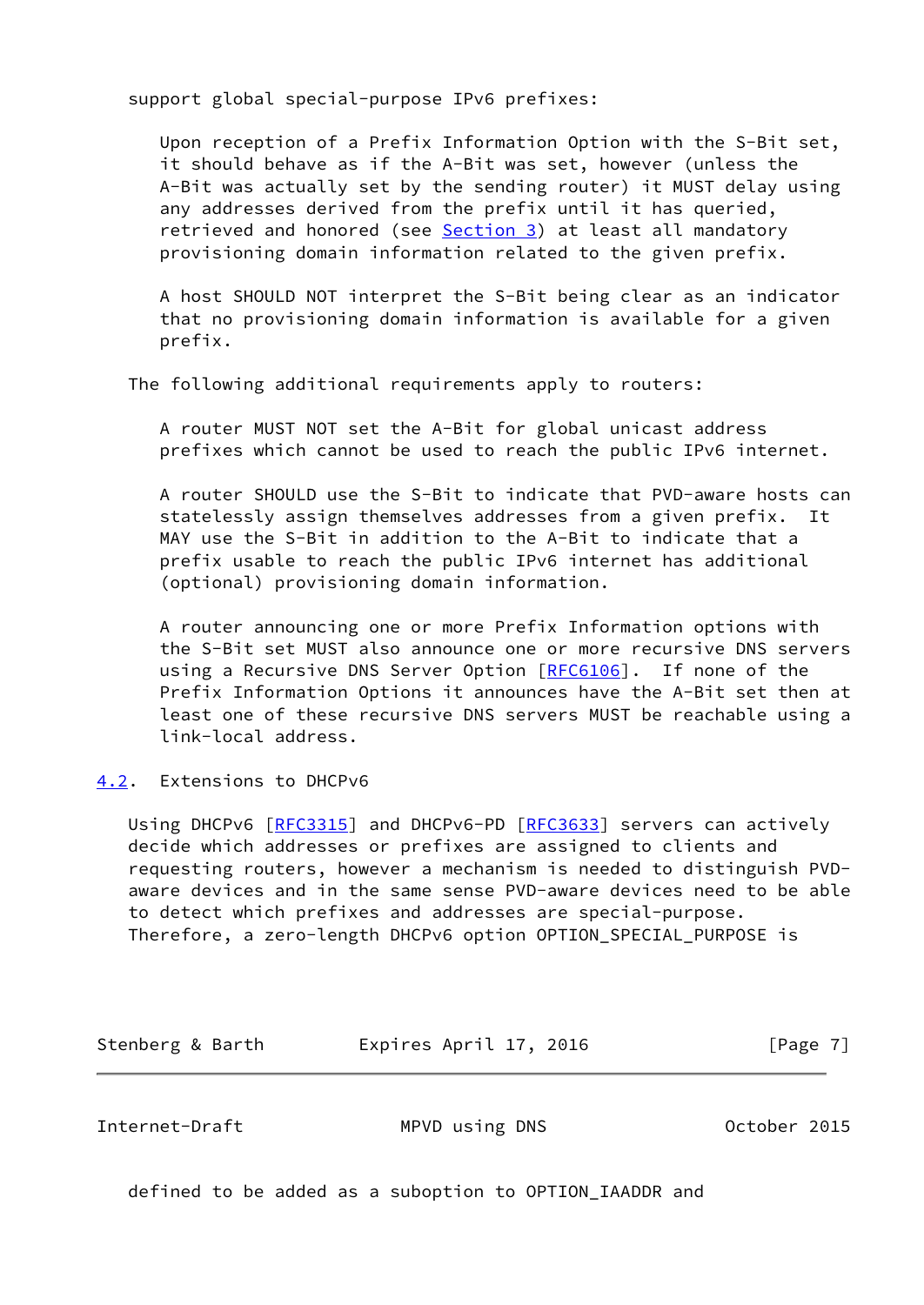OPTION\_IAPREFIX options.

0 1 2 3 0 1 2 3 4 5 6 7 8 9 0 1 2 3 4 5 6 7 8 9 0 1 2 3 4 5 6 7 8 9 0 1 +-+-+-+-+-+-+-+-+-+-+-+-+-+-+-+-+-+-+-+-+-+-+-+-+-+-+-+-+-+-+-+-+ | OPTION\_SPECIAL\_PURPOSE (TBD) | 0 | +-+-+-+-+-+-+-+-+-+-+-+-+-+-+-+-+-+-+-+-+-+-+-+-+-+-+-+-+-+-+-+-+

 The following additional requirements apply to clients and requesting routers intending to support global special-purpose IPv6 prefixes via DHCPv6:

 A client or requesting router MUST include the option code OPTION\_SPECIAL\_PURPOSE in an option OPTION\_ORO in its SOLICIT and REQUEST messages, whenever it wishes to accept special-purpose prefixes in its identity associations.

 Upon reception of an OPTION\_IAADDR or OPTION\_IAPREFIX option having an embedded OPTION SPECIAL PURPOSE option it MUST delay using any addresses derived from the prefix as source address for its own communication until it has queried, retrieved and honored (see [Section 3](#page-2-3)) at least all mandatory provisioning domain information related to the given prefix or address. If it is a requesting router, it MAY however subdelegate prefixes or assign addresses from special-purpose prefixes to clients without doing so as long as the requirements in the following paragraph are honored.

 The following additional requirements apply to routers assigning addresses from or delegating (parts of) special-purpose prefixes using DHCPv6:

 A router MUST include a zero-length suboption of type OPTION\_SPECIAL\_PURPOSE in every OPTION\_IAADDR and OPTION\_IAPREFIX option it assigns or delegates containing a global unicast address or prefix which cannot be used to reach the public IPv6 internet. It MUST NOT assign or delegate such an address or prefix to a client or requesting router not including the option code of OPTION\_SPECIAL\_PURPOSE inside an OPTION\_ORO option.

 A router announcing one or more addresses or prefixes with an embedded OPTION\_SPECIAL\_PURPOSE option MUST also announce one or more recursive DNS servers using a OPTION\_DNS\_SERVERS option [[RFC3646\]](https://datatracker.ietf.org/doc/pdf/rfc3646). If all of the addresses in a DHCPv6 reply carry the embedded OPTION\_SPECIAL\_PURPOSE option then at least one of the announced recursive DNS servers MUST be reachable using a link local address.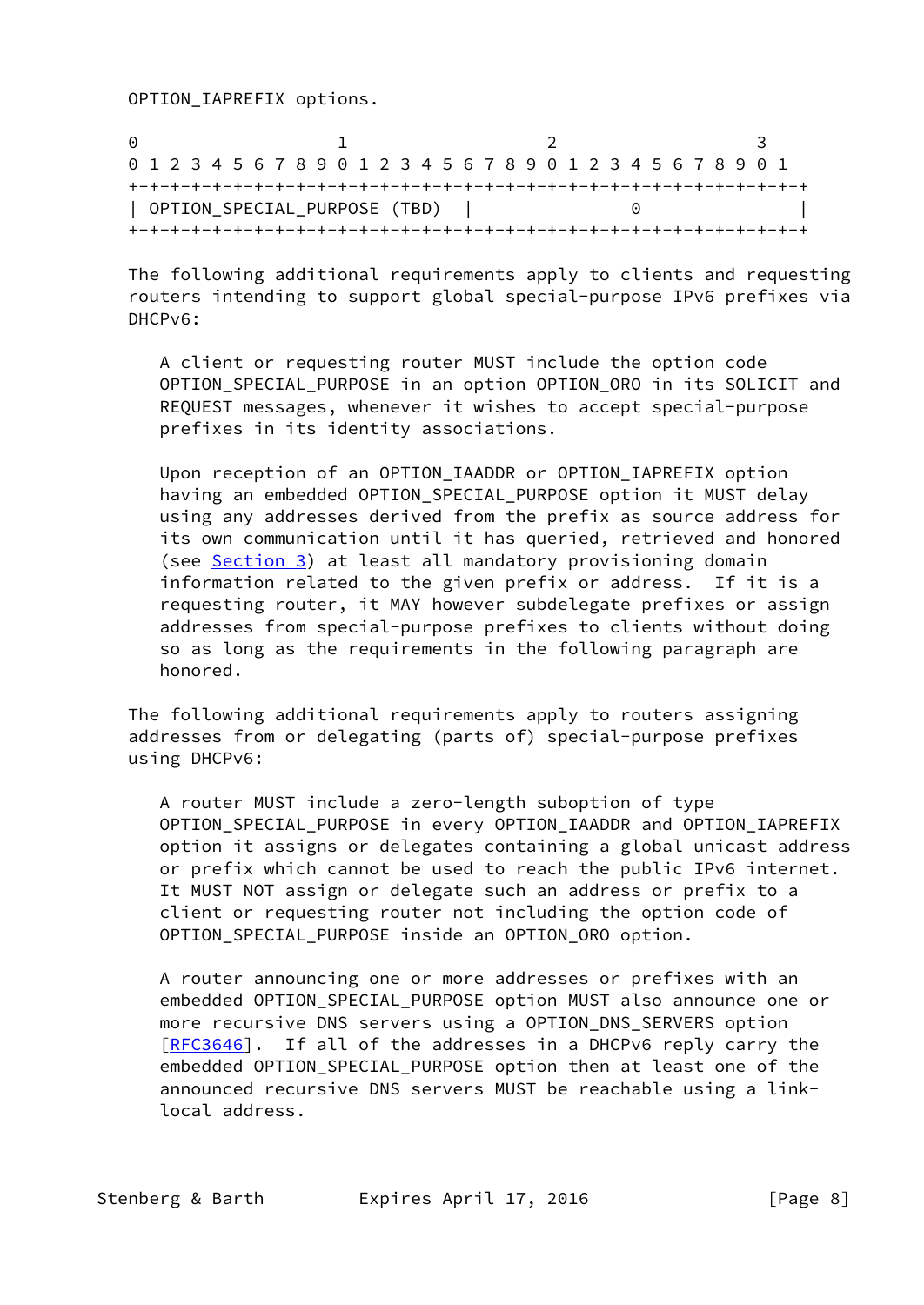<span id="page-9-1"></span>

<span id="page-9-0"></span>[5](#page-9-0). Security Considerations

 The security implications of using PVDs in general depend on two factors: what they are allowed to do, and whether or not the authentication and authorization of the PVD information received is sufficient for the particular usecase. As the defined scheme uses DNS for retrieval of the connection parameters, the retrieval of both the PTR and the TXT records should be secured, if they are to be trusted. The PVD information allows for the following types of attacks:

- o Traffic redirection, both by providing custom DNS server, as well as actual potentially different next-hop and/or source address selection.
- o Faking of connection capabilities to e.g. prefer some connection fraudulently over others.

 If a host requires DNSSEC authentication and the retrieved information is not sufficiently secured, they MUST be ignored as the defined way of using them in [Section 3.2](#page-3-2) requires honoring the supplied information.

 Security properties of NDP and DHCPv6 are inherited for the respective extensions, therefore relevant sections of [[RFC4861](https://datatracker.ietf.org/doc/pdf/rfc4861)] and [\[RFC3315](https://datatracker.ietf.org/doc/pdf/rfc3315)] should be consulted. In any case, signaling addresses and prefixes to be special-purpose does not have a significant impact on the underlying assignment and delegation mechanisms.

<span id="page-9-2"></span>[6](#page-9-2). IANA Considerations

 IANA is requested to setup a PVD DNS TXT Record Key registry with the initial types:  $s, z, 6, 4$  ([Section 3.2.1\)](#page-3-3);  $r, d$  [\(Section 3.2.2](#page-4-0)); bw, lt, rl, tm, cp, nat [\(Section 3.2.3](#page-5-0)) and a prefix x- [\(Section 3.2.4](#page-6-1)) for Private Use [\[RFC5226](https://datatracker.ietf.org/doc/pdf/rfc5226)]. The policy for further additions to the registry is requested to be RFC Required [\[RFC5226](https://datatracker.ietf.org/doc/pdf/rfc5226)].

 This document defines a new bit for the NDP Prefix Information Option (the S-bit). There is currently no registration procedure for such bits, so IANA should not take any action on this matter.

 IANA should assign a DHCPv6 option code OPTION\_SPECIAL\_PURPOSE to the DHCPv6 option code space defined in [\[RFC3315](https://datatracker.ietf.org/doc/pdf/rfc3315)].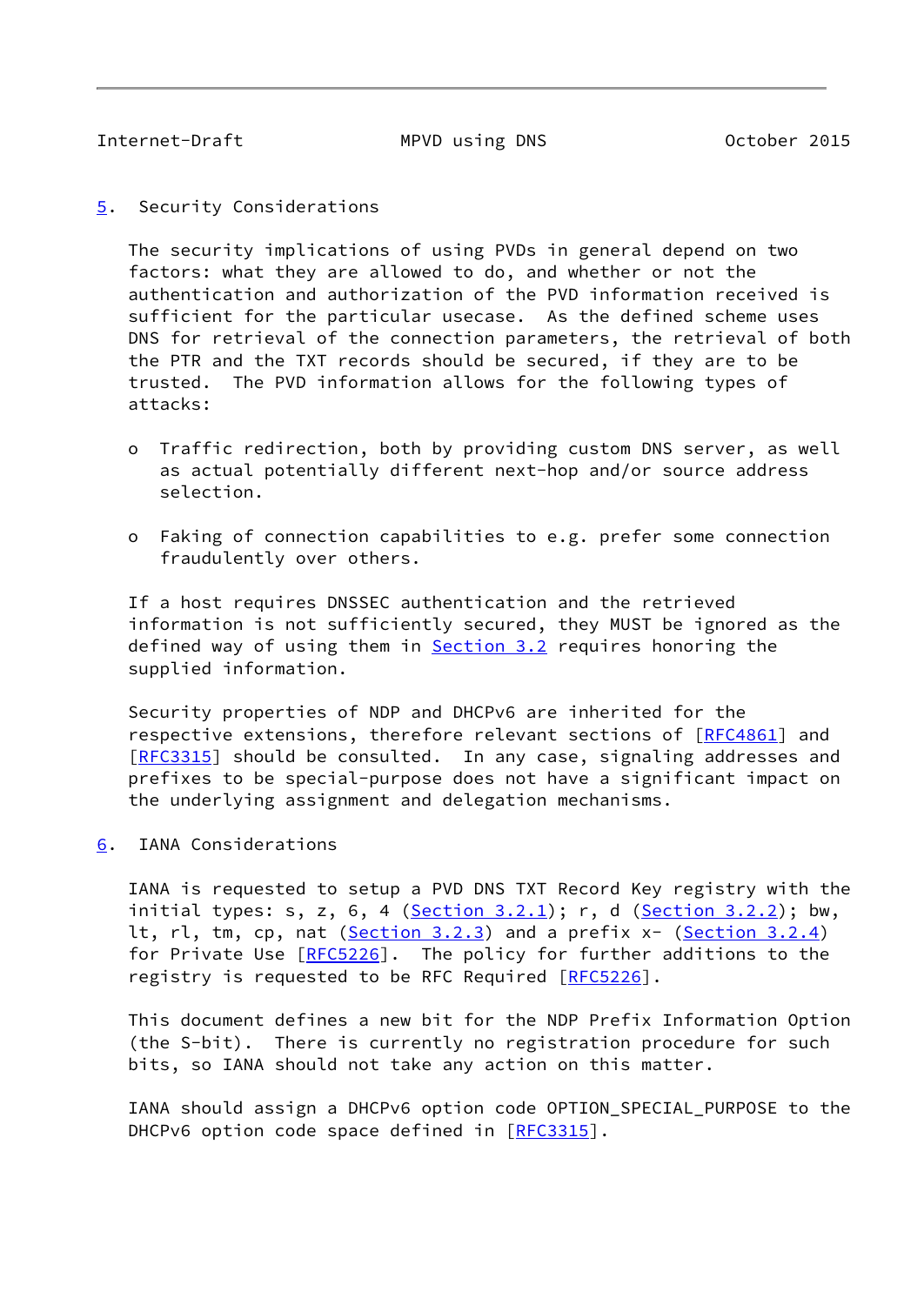#### <span id="page-10-1"></span><span id="page-10-0"></span>[7](#page-10-0). References

- <span id="page-10-2"></span>[7.1](#page-10-2). Normative references
	- [RFC1034] Mockapetris, P., "Domain names concepts and facilities", STD 13, [RFC 1034,](https://datatracker.ietf.org/doc/pdf/rfc1034) DOI 10.17487/RFC1034, November 1987, <<http://www.rfc-editor.org/info/rfc1034>>.
	- [RFC1035] Mockapetris, P., "Domain names implementation and specification", STD 13, [RFC 1035,](https://datatracker.ietf.org/doc/pdf/rfc1035) DOI 10.17487/RFC1035, November 1987, <<http://www.rfc-editor.org/info/rfc1035>>.
	- [RFC2119] Bradner, S., "Key words for use in RFCs to Indicate Requirement Levels", [BCP 14](https://datatracker.ietf.org/doc/pdf/bcp14), [RFC 2119](https://datatracker.ietf.org/doc/pdf/rfc2119), DOI 10.17487/ [RFC2119](https://datatracker.ietf.org/doc/pdf/rfc2119), March 1997, <<http://www.rfc-editor.org/info/rfc2119>>.
	- [RFC2308] Andrews, M., "Negative Caching of DNS Queries (DNS NCACHE)", [RFC 2308](https://datatracker.ietf.org/doc/pdf/rfc2308), DOI 10.17487/RFC2308, March 1998, <<http://www.rfc-editor.org/info/rfc2308>>.
	- [RFC4861] Narten, T., Nordmark, E., Simpson, W., and H. Soliman, "Neighbor Discovery for IP version 6 (IPv6)", [RFC 4861](https://datatracker.ietf.org/doc/pdf/rfc4861), DOI 10.17487/RFC4861, September 2007, <<http://www.rfc-editor.org/info/rfc4861>>.
	- [RFC3315] Droms, R., Ed., Bound, J., Volz, B., Lemon, T., Perkins, C., and M. Carney, "Dynamic Host Configuration Protocol for IPv6 (DHCPv6)", [RFC 3315,](https://datatracker.ietf.org/doc/pdf/rfc3315) DOI 10.17487/RFC3315, July 2003, [<http://www.rfc-editor.org/info/rfc3315](http://www.rfc-editor.org/info/rfc3315)>.
	- [RFC3633] Troan, O. and R. Droms, "IPv6 Prefix Options for Dynamic Host Configuration Protocol (DHCP) version 6", [RFC 3633](https://datatracker.ietf.org/doc/pdf/rfc3633), DOI 10.17487/RFC3633, December 2003, <<http://www.rfc-editor.org/info/rfc3633>>.
	- [RFC3646] Droms, R., Ed., "DNS Configuration options for Dynamic Host Configuration Protocol for IPv6 (DHCPv6)", [RFC 3646,](https://datatracker.ietf.org/doc/pdf/rfc3646) DOI 10.17487/RFC3646, December 2003,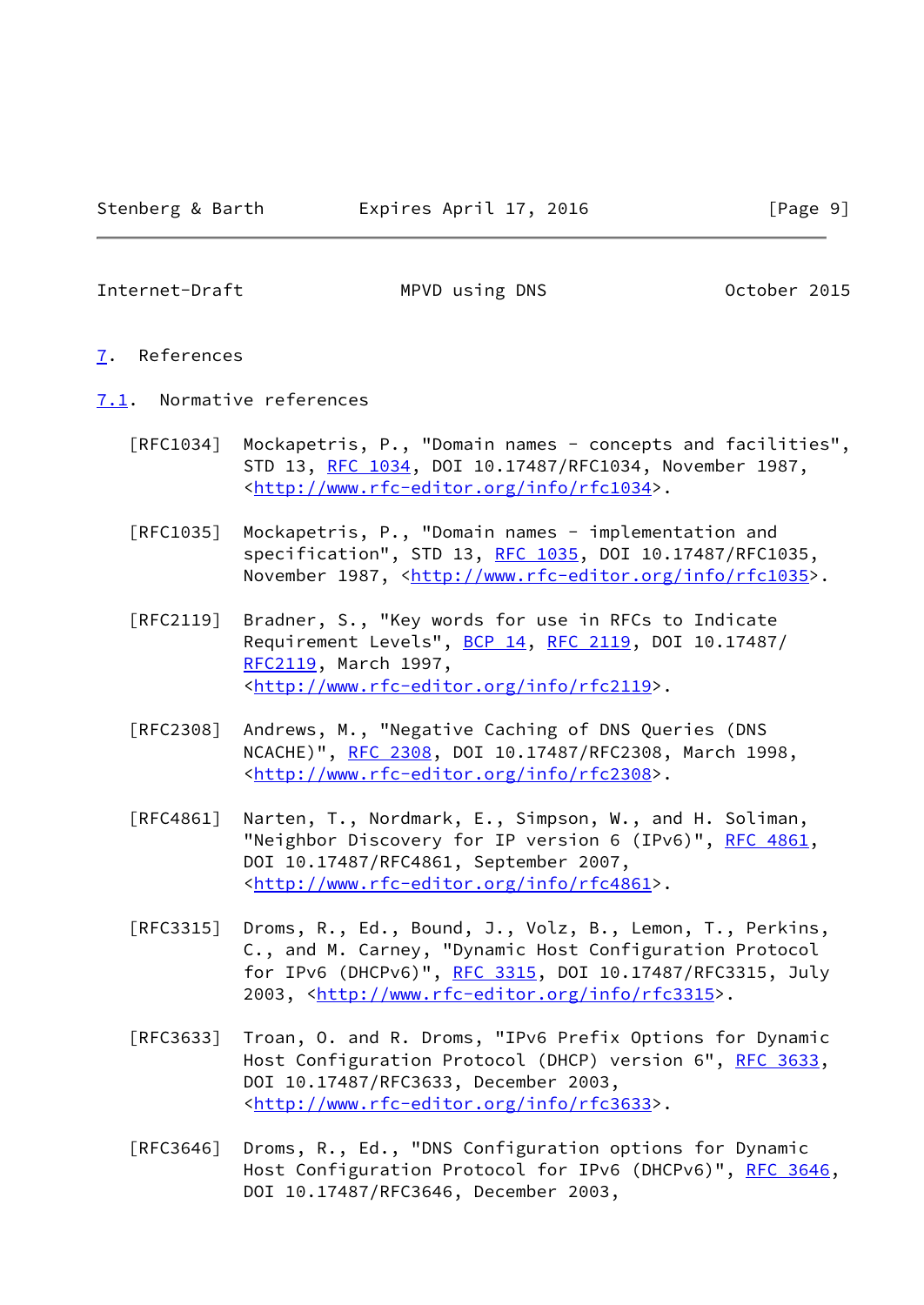<<http://www.rfc-editor.org/info/rfc3646>>.

 [RFC6106] Jeong, J., Park, S., Beloeil, L., and S. Madanapalli, "IPv6 Router Advertisement Options for DNS Configuration", [RFC 6106,](https://datatracker.ietf.org/doc/pdf/rfc6106) DOI 10.17487/RFC6106, November 2010, <<http://www.rfc-editor.org/info/rfc6106>>.

Stenberg & Barth Expires April 17, 2016 [Page 10]

<span id="page-11-1"></span>Internet-Draft MPVD using DNS October 2015

- [RFC5226] Narten, T. and H. Alvestrand, "Guidelines for Writing an IANA Considerations Section in RFCs", [BCP 26](https://datatracker.ietf.org/doc/pdf/bcp26), [RFC 5226](https://datatracker.ietf.org/doc/pdf/rfc5226), DOI 10.17487/RFC5226, May 2008, <<http://www.rfc-editor.org/info/rfc5226>>.
- [RFC7556] Anipko, D., Ed., "Multiple Provisioning Domain Architecture", [RFC 7556](https://datatracker.ietf.org/doc/pdf/rfc7556), DOI 10.17487/RFC7556, June 2015, <<http://www.rfc-editor.org/info/rfc7556>>.
- [RFC3596] Thomson, S., Huitema, C., Ksinant, V., and M. Souissi, "DNS Extensions to Support IP Version 6", [RFC 3596](https://datatracker.ietf.org/doc/pdf/rfc3596), DOI 10.17487/RFC3596, October 2003, <<http://www.rfc-editor.org/info/rfc3596>>.
- <span id="page-11-0"></span>[7.2](#page-11-0). Informative references
	- [RFC6763] Cheshire, S. and M. Krochmal, "DNS-Based Service Discovery", [RFC 6763,](https://datatracker.ietf.org/doc/pdf/rfc6763) DOI 10.17487/RFC6763, February 2013, <<http://www.rfc-editor.org/info/rfc6763>>.
	- [PEN] IANA, "Private Enterprise Numbers", <[https://www.iana.org/assignments/enterprise-numbers>](https://www.iana.org/assignments/enterprise-numbers).
- <span id="page-11-3"></span><span id="page-11-2"></span>[Appendix A.](#page-11-2) This solution compared to doing this in DHCPv6/NDP [RFC Editor: please remove]

 The angle of attack of the MIF work to date (autumn 2015) has been to add container options and their transfer mechanisms to DHCPv6 and NDP. This document details a different approach, and therefore it is sensible to compare it to to the existing solutions in terms of (highly subjective) pros and cons. The authors consider pros of this proposal to be: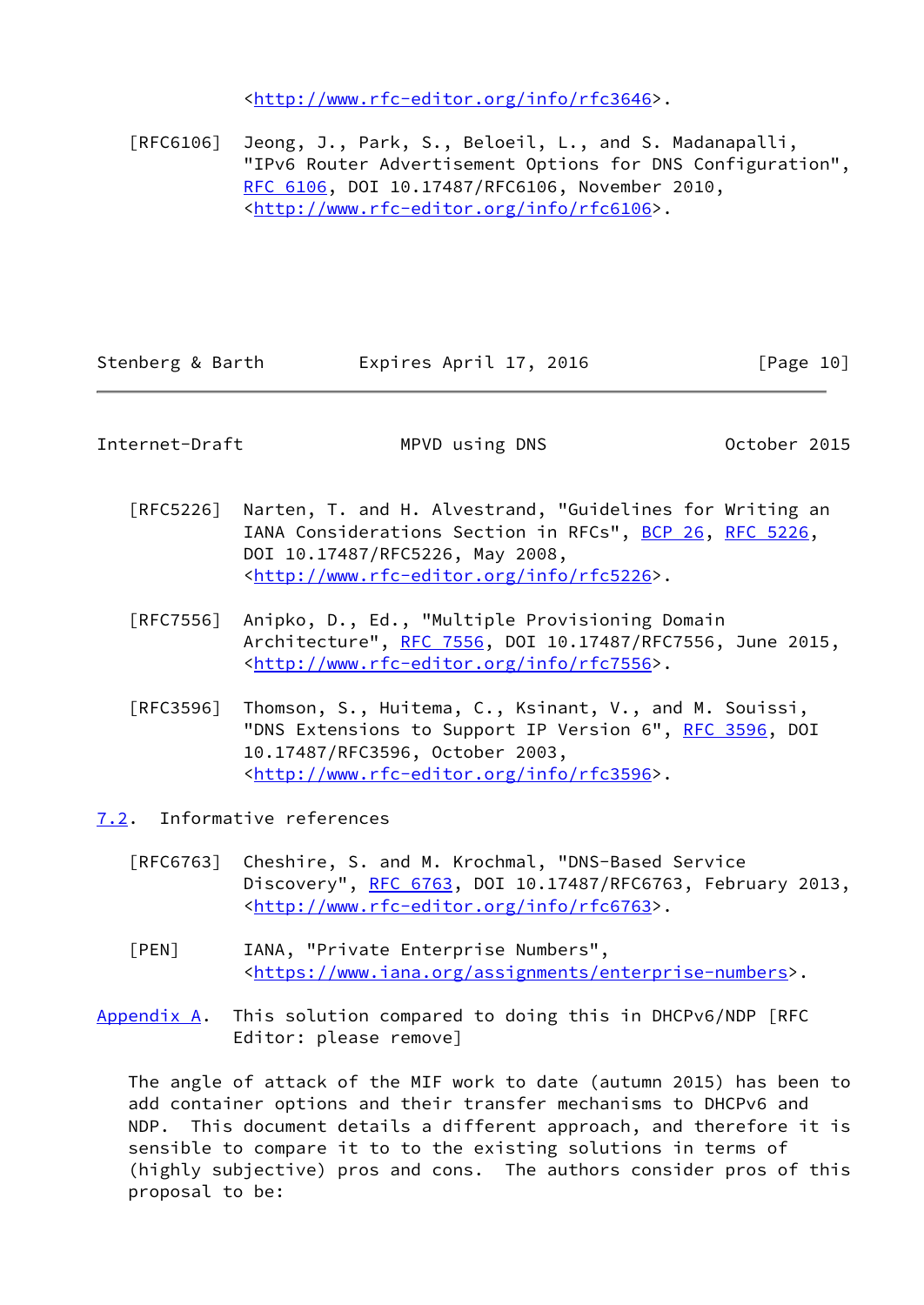- o No overhead for hosts that do not care (possibly most; no spurious RA options, ...)
- o No problems with relaying data; if the first-hop device does not care, DNS requests propagate onward.
- o Little/no changes to DHCP, DHCPv6, DHCPv6-PD or RA.
- o Much more scalable; no worries about multicast packet size limits.
- o No duplication of specifications / TLVs for DHCP, DHCPv6 and RA.
- o Solves m:n prefix <-> PVD elegantly: no need to either duplicate applying prefix for each PVD or duplicate each PVD for each applying prefix.

<span id="page-12-1"></span>

| Stenberg & Barth | Expires April 17, 2016 | [Page 11] |
|------------------|------------------------|-----------|
|                  |                        |           |

- o Easily extensible (TXT records, no TLV definitions, parsing and generation necessary)
- o Probably not affected by IPR on [draft-ietf-mif-mpvd-dhcp-support](https://datatracker.ietf.org/doc/pdf/draft-ietf-mif-mpvd-dhcp-support)
- o Reuses the existing reverse DNS infrastructure

The authors consider cons of this proposal to be:

- o This scheme requires DNS servers 'close' on the path to the user, if changed information is to be sent; otherwise centralized solution would work (with some synthesized records).
- o Security using either DNSSEC or in-band hashes is rather painful (but possibly not more than the scheme in the current DHCP/RA drafts), so the default would most likely be insecure. That is not much different from DHCP\*/RA, which are also 99.999...% of the time not secured.

<span id="page-12-0"></span>[Appendix B.](#page-12-0) Discussion Points [RFC Editor: please remove]

 o Besides special purpose prefixes, it might be desirable to have special purpose routers which only provide access to certain services but not the entire internet. These services could be announced by only using more-specific routes, however if the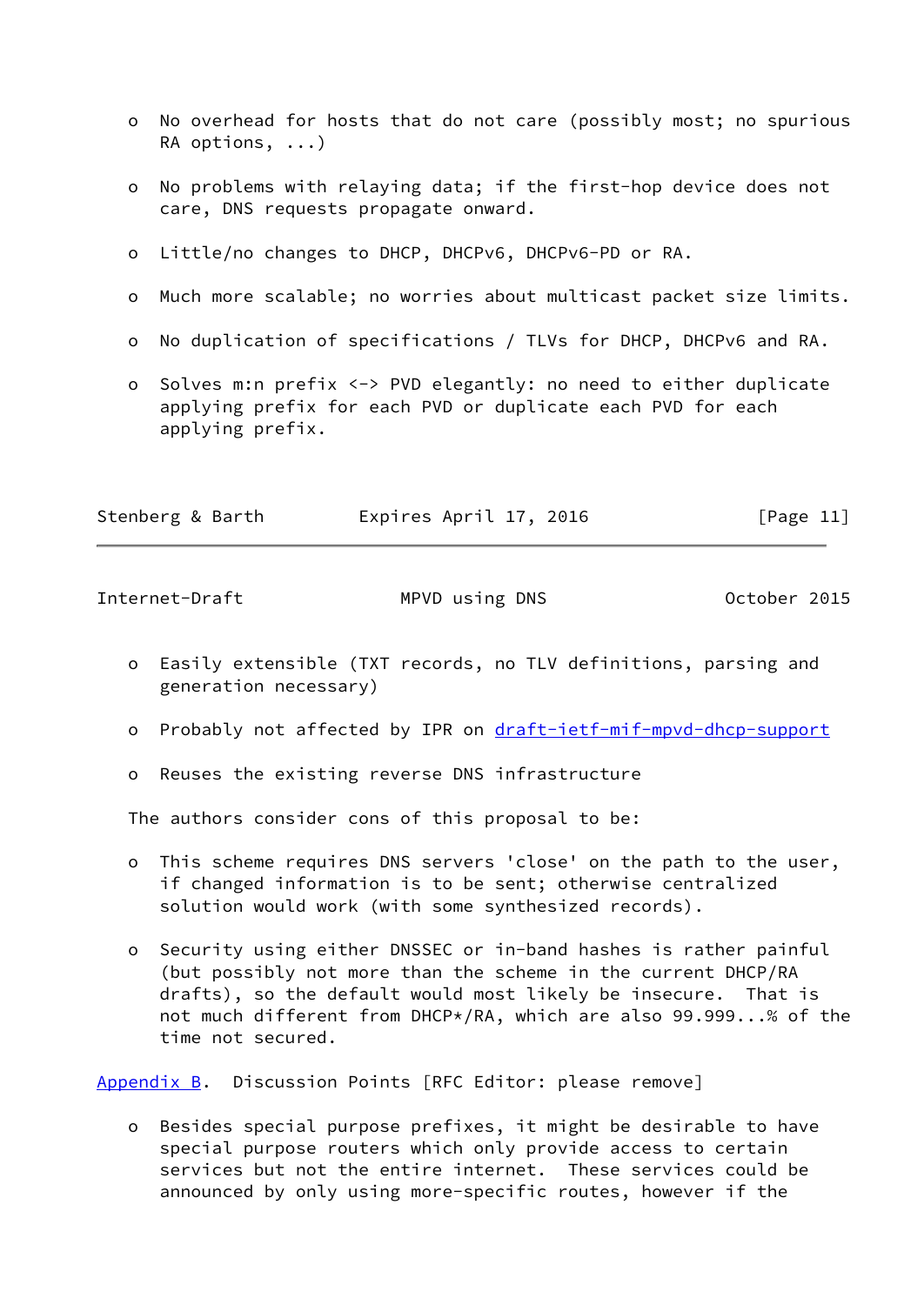destination addresses are possibly changing, extension of the RIO mechanism might be needed. One possibility would be to add a new RIO S-flag with semantics like: "When the host receives a Route Information Option with the S-Bit set, it MUST ignore the value in the Prf-field (even if it is (10)) and instead assume the preference to have a value greater than (11). However, it MUST only use the route for packets having a source prefix announced by the same router.". This would allow selective routes (Prf=(10)) only applying to MIF-hosts.

- o DNSSEC delegation of reverse zones might be difficult in some cases. It is debatable, whether we want a complementary in-band signing mechanism as well, e.g., pre-shared public keys associated the domain name of the TXT records and "sig-X=..." keys (where X identifies the specific key) and ... is an EdDSA or ECDSA signature over all records not starting with "sig-". Care would need to be taken wrt. TTL and negative caching though.
- o Should PVD-aware hosts be recommended or even required to always prefer routers that announced the respective source address in a PIO over those that didn't when making routing decisions? This takes on the points made in [draft-baker-6man-multi-homed-host.](https://datatracker.ietf.org/doc/pdf/draft-baker-6man-multi-homed-host)

| Stenberg & Barth | Expires April 17, 2016 | [Page 12] |
|------------------|------------------------|-----------|
|                  |                        |           |

<span id="page-13-1"></span>Internet-Draft MPVD using DNS October 2015

<span id="page-13-0"></span>[Appendix C.](#page-13-0) Changelog [RFC Editor: please remove]

[draft-stenberg-mif-mpvd-dns-00](https://datatracker.ietf.org/doc/pdf/draft-stenberg-mif-mpvd-dns-00):

o Initial version.

<span id="page-13-2"></span>[Appendix D.](#page-13-2) Draft Source [RFC Editor: please remove]

As usual, this draft is available at [https://github.com/fingon/ietf](https://github.com/fingon/ietf-drafts/) [drafts/](https://github.com/fingon/ietf-drafts/) in source format (with nice Makefile too). Feel free to send comments and/or pull requests if and when you have changes to it!

<span id="page-13-3"></span>[Appendix E.](#page-13-3) Acknowledgements

 Thanks to Eric Vyncke for the original idea of using DNS for transmitting PVD information.

Authors' Addresses